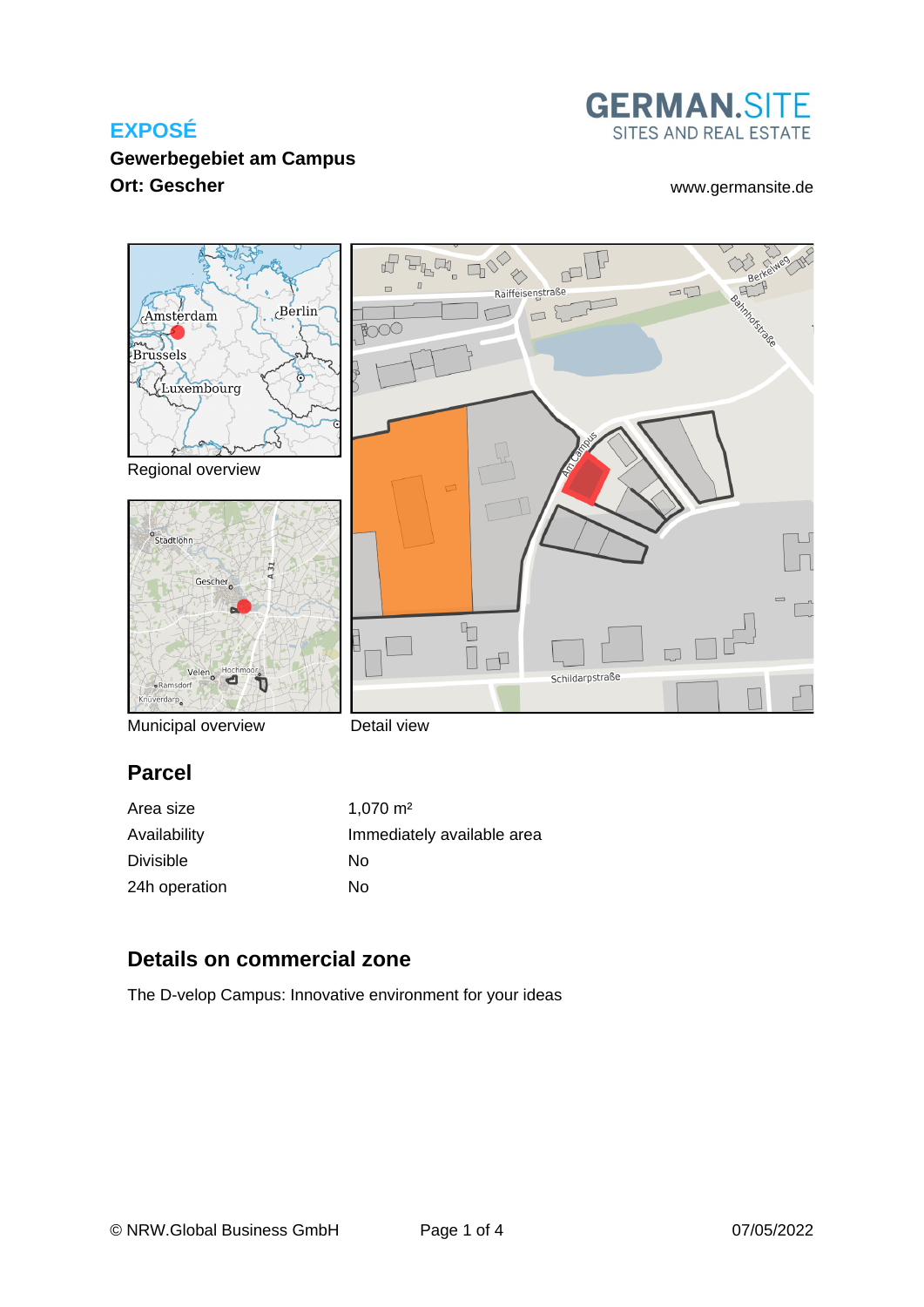#### **Gewerbegebiet am Campus Ort: Gescher** [www.germansite.de](http://www.germansite.de)

**GERMAN.SITE** SITES AND REAL ESTATE

The d.velop campus in Gescher bundles the innovative power of the region at a central location. The western Münsterland, which has produced not only many hidden champions but also numerous world market leaders, provides the optimal infrastructure for the promising d.velop campus project. The goals of the d.velop campus are ambitious, visionary and at the same time down-to-earth and sustainable: to offer companies the ideal platform for their own successful growth. 50,000 m² of space, a modern, digital infrastructure and a perfect connection to the A31 freeway are the ideal basis for this. The campus project was initiated by d.velop AG - a software manufacturer with a success story spanning more than 27 years, which began in Gescher, where the company's headquarters are still located today. And with it the nucleus for the d.velop campus. The name ""d.velop"" is programmatic, because the development of innovative business and product ideas in an attractive working and living environment is what the companies located on the campus have in common. The goal is business development and expansion on the d.velop campus, at the location in Gescher and in the region of the western Münsterland. By maintaining and developing business contacts, customers and supplier relationships, internal networking on the campus and in the region is to be promoted. The targeted settlement and promotion of innovative, technology-oriented companies will provide them with the space they need to develop their economic and technological strengths in a targeted manner.

Area

GE

type

On the d.velop campus, you and your employees profit directly from the innovative concept and the attractive working environment of the campus. Take advantage of the sharing approaches of the campus and go down an innovative path with us. Together we will make the campus a model for success. The focus on innovative topics will lead to positive synergy effects for all participants.

Specifics what you actually use; costs for vacant or rarely used areas, for example, are a By sharing, you will reduce costs to a considerable extent. You contribute to exactly thing of the past. At the d.velop campus, you can concentrate on your core business, which makes you successful now and in the future. And sharing also means the exchange of employees amongst companies. This results in new ideas and synergy effects between employees and companies.

The d.velop campus offers you an innovative environment for your ideas.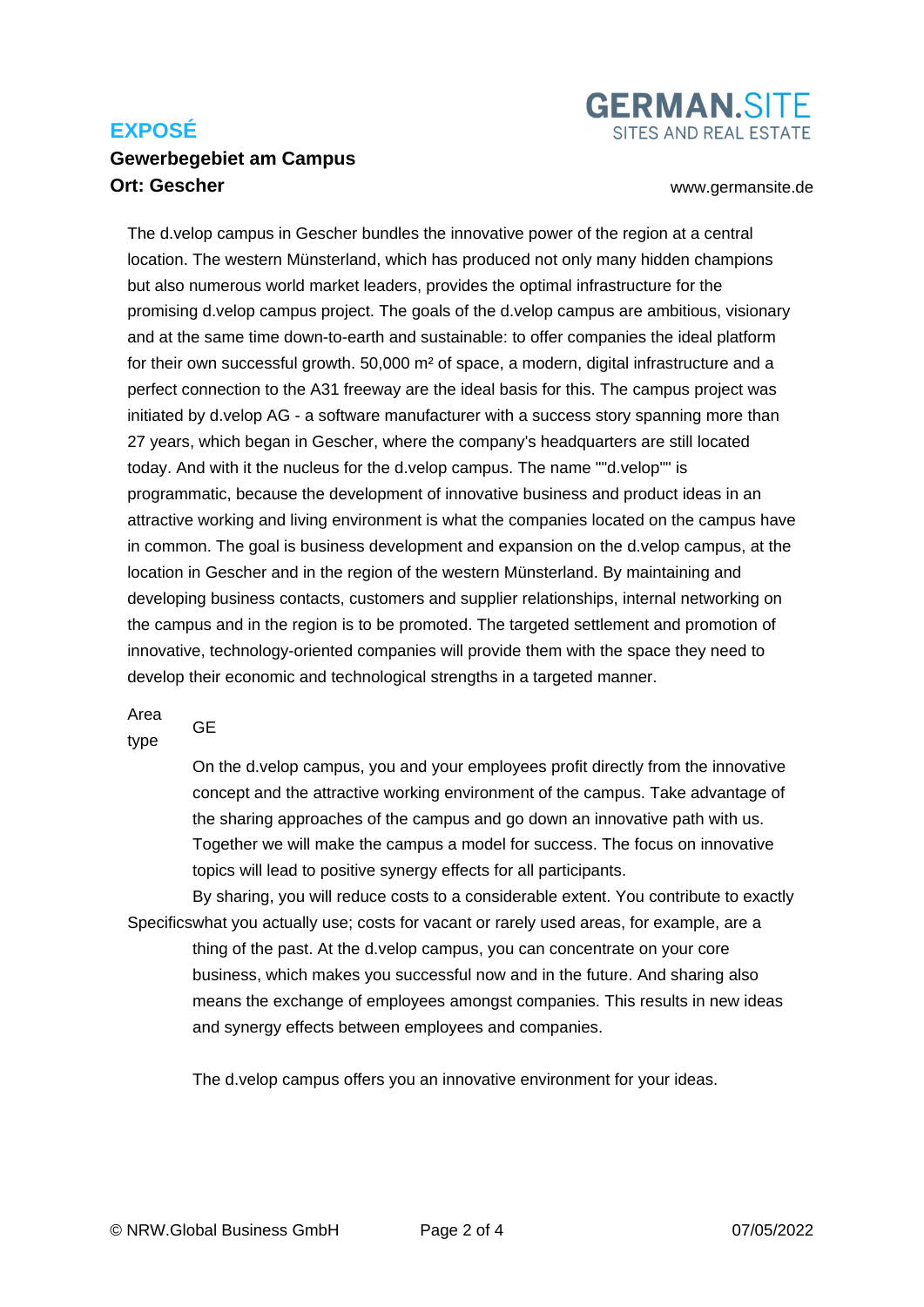

**Gewerbegebiet am Campus Ort: Gescher** [www.germansite.de](http://www.germansite.de)

### **Links**

<https://muensterland.blis-online.eu>

# **Transport infrastructure**

| Freeway | A31                               | $0.5 \text{ km}$ |
|---------|-----------------------------------|------------------|
| Freeway | A43                               | 22 km            |
| Airport | Flughafen Münster-Osnabrück (FMO) | 75 km            |